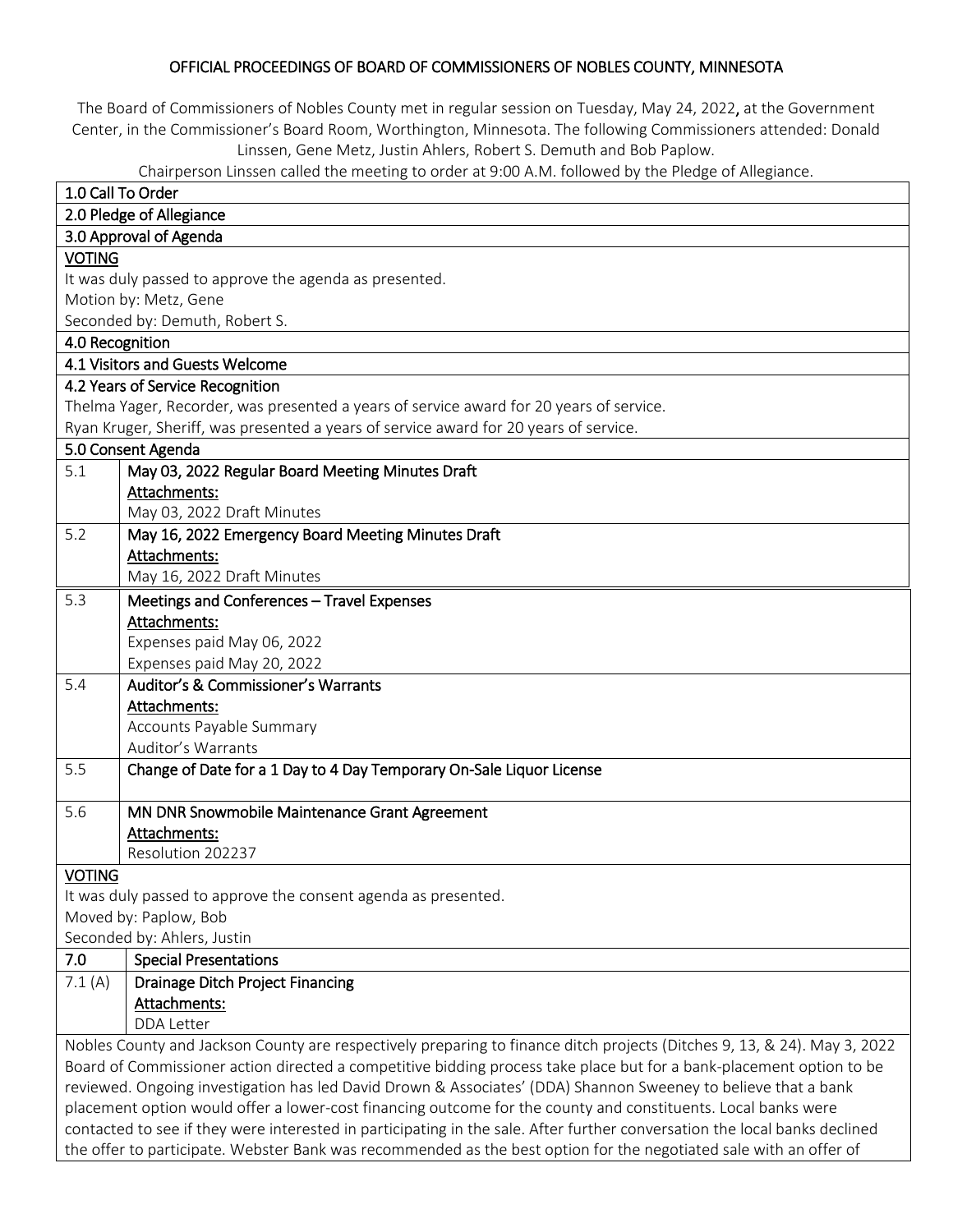3.67%. The board will not award the sale at this meeting but gave direction to move forward and to award the sale on June 7<sup>th</sup>.

# VOTING

It was duly passed to move forward with Webster Bank for bank placement financing. Moved by: Ahlers, Justin

Seconded by: Metz, Gene

| 8.0 | <b>Department Presentations</b> |  |
|-----|---------------------------------|--|
|     |                                 |  |

8.1 (A) Buffalo Ridge Drug and Violent Crime Task Force

After careful consideration the Nobles County Sheriff's Office withdrew from the BRDVCTF as of April 24, 2022. Nobles County provided per capita funds to the task force for the first quarter that Nobles County was still involved with the task force as per the joint powers agreement. The Nobles County Sheriff's Office believes, at this time, that a concentrated focus locally & within our county is a better use of our resources. We are also successfully working with the Worthington Police Department on our local law enforcement efforts. Discussion was had on where the funds should stay / go from the BRDVCTF. Commissioner Ahlers suggested the funds be put into the general account. Other Commissioners disagreed and suggested the funds stay with the Sheriff's budget.

# **VOTING**

A motion was made and failed to put leftover funds from the BRDVCTF into the general fund. Moved by: Ahlers, Justin Seconded by: Metz, Gene In Favor: Ahlers, Justin Opposed: Linssen, Donald; Demuth, Robert S.; Metz, Gene; Paplow, Bob

| 8.1                                                                                                                                                                                                                                         | <b>HEAT Bus Purchase</b>                                                                                                   |
|---------------------------------------------------------------------------------------------------------------------------------------------------------------------------------------------------------------------------------------------|----------------------------------------------------------------------------------------------------------------------------|
| (B)                                                                                                                                                                                                                                         |                                                                                                                            |
| The HEAT tactical team, which the Nobles County Sheriff's Office is a member, purchased a new bus for transporting                                                                                                                          |                                                                                                                            |
| members to the scene of an incident along with all of their equipment. The bus also serves as a mobile communication                                                                                                                        |                                                                                                                            |
| center. The team purchased a new bus, with all members contributing to the cost of the bus. Nobles County is one of the                                                                                                                     |                                                                                                                            |
| last counties to contribute. \$7,500 is requested from each entity for the bus. Sheriff Kruger was not aware of the bus                                                                                                                     |                                                                                                                            |
|                                                                                                                                                                                                                                             | purchase at the time of budgeting.                                                                                         |
| <b>VOTING</b>                                                                                                                                                                                                                               |                                                                                                                            |
|                                                                                                                                                                                                                                             | It was duly passed to use \$7,500 from the Sheriff's per capita funding to pay for Nobles County's portion of the new HEAT |
| bus.                                                                                                                                                                                                                                        |                                                                                                                            |
|                                                                                                                                                                                                                                             | Moved by: Demuth, Robert S.                                                                                                |
|                                                                                                                                                                                                                                             | Seconded by: Paplow, Bob                                                                                                   |
| 8.2                                                                                                                                                                                                                                         | DHS Managed Care Procurement MSHO and MSC+                                                                                 |
| (A)                                                                                                                                                                                                                                         | Attachments                                                                                                                |
|                                                                                                                                                                                                                                             | Resolution 202234                                                                                                          |
| Community Services participated in scoring the responses to the 2023 DHS Request for Proposals for the following health                                                                                                                     |                                                                                                                            |
| plans who responded to manage MSHO and MSC+ programs in Nobles County: Blue Plus, Medica, PrimeWest, UCare, and                                                                                                                             |                                                                                                                            |
| United Health Care. This review and scoring exercise was completed as a group with representatives from Regions 6 & 8,                                                                                                                      |                                                                                                                            |
| as well as staff from the Department of Human Services. When completed, the scoring revealed that the PrimeWest                                                                                                                             |                                                                                                                            |
| proposal far exceeded the other plans proposals. Based on this review, Community Services recommends that it would be<br>in the best interests of the MSHO/MSC+ eligible members in Nobles County to recommend single plan coverage through |                                                                                                                            |
| PrimeWest as allowed by MN Statute 256B.694.                                                                                                                                                                                                |                                                                                                                            |
| <b>VOTING</b>                                                                                                                                                                                                                               |                                                                                                                            |
| It was duly passed to adopt resolution 202234.                                                                                                                                                                                              |                                                                                                                            |
| Moved by: Demuth, Robert S.                                                                                                                                                                                                                 |                                                                                                                            |
| Seconded by: Paplow, Bob                                                                                                                                                                                                                    |                                                                                                                            |
| 8.2                                                                                                                                                                                                                                         | DHS Managed Care Procurement - 2023 Special Needs Basic Care (SNBC)                                                        |
| (B)                                                                                                                                                                                                                                         | Attachments:                                                                                                               |
|                                                                                                                                                                                                                                             | Resolution 202235                                                                                                          |
|                                                                                                                                                                                                                                             |                                                                                                                            |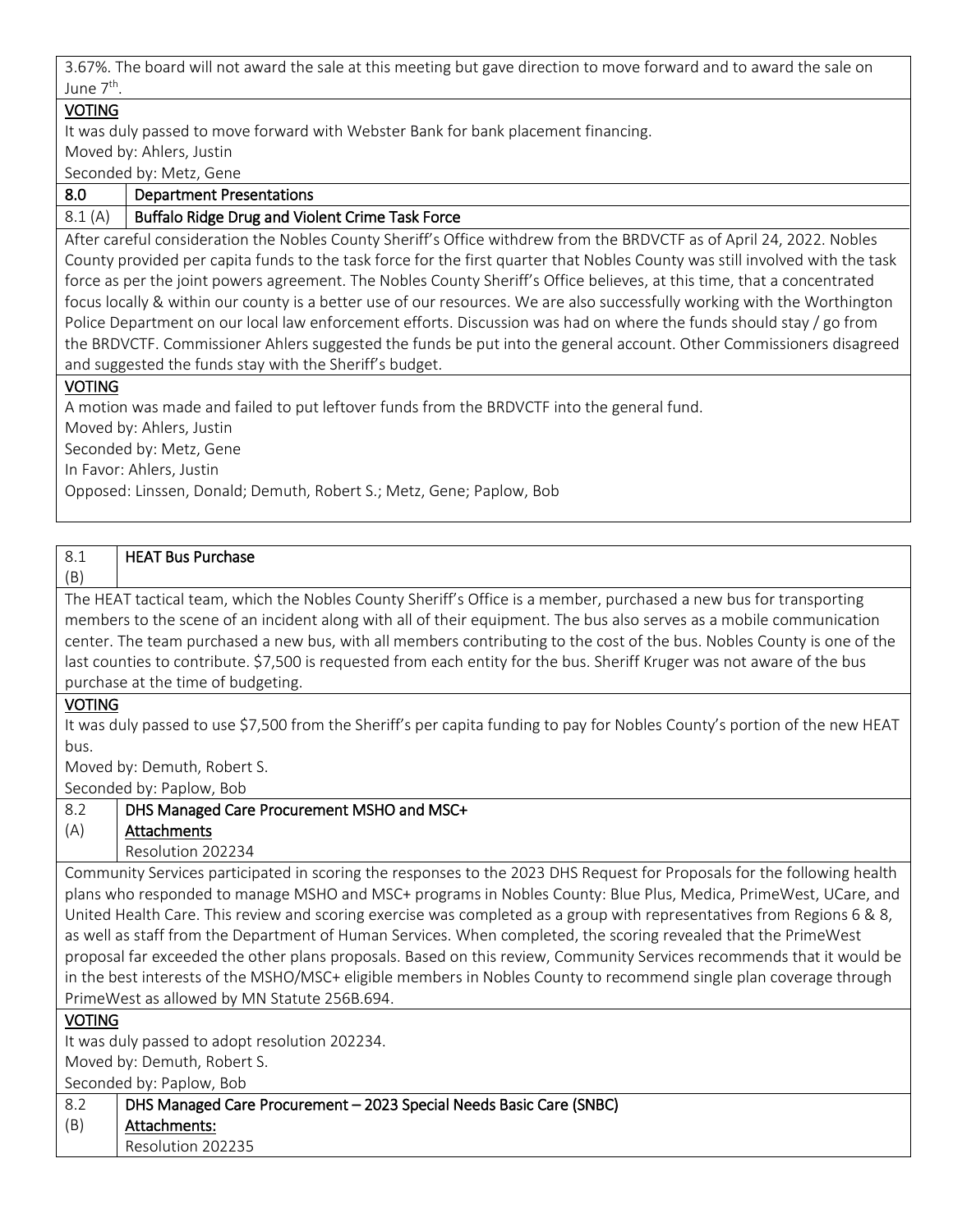Community Services participated in scoring the responses to the 2023 DHS Request for Proposals for the following health plans who responded to manage SNBC programs in Nobles County: Medica, PrimeWest, UCare, and United Health Care. This review and scoring exercise was completed as a group with representatives from Regions 6 & 8, as well as staff from the Department of Human Services. When completed, the scoring revealed that the PrimeWest proposal far exceeded the other plans proposals. Based on this review, Community Services recommends that it would be in the best interests of the SNBC eligible members in Nobles County to recommend single plan coverage through PrimeWest as allowed by MN Statute 256B.694. VOTING It was duly passed to adopt resolution 202235.

Moved by: Metz, Gene Seconded by: Paplow, Bob  $0.2<sub>0</sub>$ City of Dundee Parade Permit

| 8.3                                                                                                                  | City of Dundee Parade Permit |
|----------------------------------------------------------------------------------------------------------------------|------------------------------|
| (A)                                                                                                                  | Attachments:                 |
|                                                                                                                      | Dundee Parade Permit         |
| The City of Dundee is applying for a parade permit to celebrate Dundee Nothing Days to be held on Saturday, July 30, |                              |
| 2022 from 2:00 p.m. to 4:00 p.m. Board policy requires that the permit be approved by the county board to close a    |                              |
| county highway for a parade or special event.                                                                        |                              |
| <b>VOTING</b>                                                                                                        |                              |

### VOTING

It was duly passed to approve the parade permit for the city of Dundee for Saturday July 30, 2022 from 2:00-4:00 p.m.. Moved by: Paplow, Bob

Seconded by: Ahlers, Justin

| 8.3<br>City of Ellsworth Parade Permit                                                                                      |  |
|-----------------------------------------------------------------------------------------------------------------------------|--|
| (B)<br>Attachments:                                                                                                         |  |
| Ellsworth Parade Permit                                                                                                     |  |
| The City of Ellsworth is applying for a parade permit to celebrate Family Fun Days to be held on Saturday, June 11, 2022    |  |
| from 6:30 p.m. to 8:00 p.m. Board policy requires that the permit be approved by the county board to close a county         |  |
| highway for a parade or special event.                                                                                      |  |
| <b>VOTING</b>                                                                                                               |  |
| It was duly passed to approve the parade permit for the city of Ellsworth for Saturday June 11, 2022 from 6:30-8:00 p.m     |  |
| Moved by: Metz, Gene                                                                                                        |  |
| Seconded by: Ahlers, Justin                                                                                                 |  |
| CSAH 37 Microsurfacing Maintenance in Bigelow<br>8.3                                                                        |  |
| Attachments:<br>(C)                                                                                                         |  |
| Astech Quote                                                                                                                |  |
| Fahner Quote                                                                                                                |  |
| The County solicited quotes to perform microsurfacing maintenance on CSAH 37 (old Hwy 60) in downtown Bigelow. The          |  |
| area being addressed runs from CSAH 2 on the south end and terminates on the north end of the city. Due to the type of      |  |
| work and the small scale of work being contemplated, we were able to obtain 2 quotes to complete the work. The lowest       |  |
| quote received was from Astech Corp. for \$52,287.80. The other quote was from Fahrner Asphalt Sealers LLC for              |  |
| \$80,490.14. The estimated cost prepared by staff was \$43,963.95 and was based on the recent bid result from Jackson       |  |
| County's 2022 microsurfacing bid letting.                                                                                   |  |
| <b>VOTING</b>                                                                                                               |  |
| It was duly passed to accept the quote from Astech in the amount of \$52,287.80.                                            |  |
| Moved by: Paplow, Bob                                                                                                       |  |
| Seconded by: Ahlers, Justin                                                                                                 |  |
| 8.3<br>MnDOT Master Partnership Agreement                                                                                   |  |
| (D)<br>Attachments:                                                                                                         |  |
| MnDOT Partnership Agreement                                                                                                 |  |
| Resolution 202236                                                                                                           |  |
| Nobles County currently has a Master Partnership Agreement with MnDOT that expires at the end of June 2022. This new        |  |
| agreement will allow Nobles County and the State of Minnesota to continue partnering on projects by allowing each           |  |
| other to work together as needed for public safety, to improve efficiency, and to develop innovation for the benefit of the |  |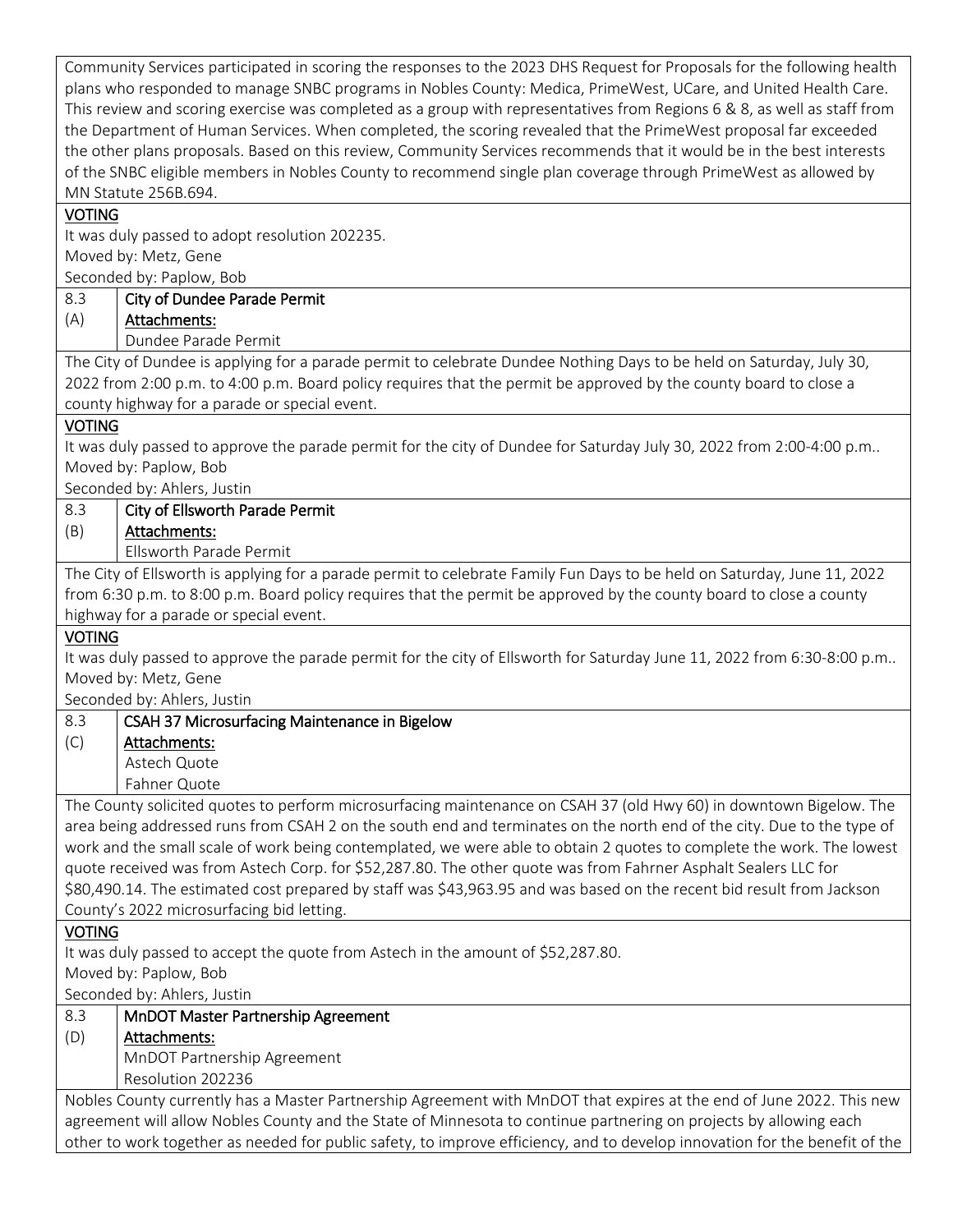public. This agreement provides a framework for efficiently handling requests to work together through a "Work Order" contract. This Master Partnership Agreement will last 5 years and expire on June 30, 2027.

# VOTING

It was duly passed to adopt resolution 202236 which approves MnDOT contract number 1050069. Moved by: Paplow, Bob

Seconded by: Demuth, Robert S.

| 8.3                                                                                                                 | <b>Public Works Update</b>                                                                                                     |  |
|---------------------------------------------------------------------------------------------------------------------|--------------------------------------------------------------------------------------------------------------------------------|--|
| (E)                                                                                                                 |                                                                                                                                |  |
|                                                                                                                     | Aaron Holmbeck, County Engineer, provided the board with a Public Works update. This was an information only item.             |  |
| 8.4                                                                                                                 | LELS - Licensed Essential Deputies Union Contract                                                                              |  |
| (A)                                                                                                                 | Attachments:                                                                                                                   |  |
|                                                                                                                     | Deputies Contract                                                                                                              |  |
|                                                                                                                     | The Deputies union contract expired on December 31, 2021. Negotiation meetings began in 2021 and the process was               |  |
|                                                                                                                     | just completed. After much discussion and consideration of requests on the part of both the union and the county               |  |
|                                                                                                                     | negotiating teams, changes were identified, salary increases were agreed to for a 3 year term and a final contract             |  |
|                                                                                                                     | proposal was presented.                                                                                                        |  |
| <b>VOTING</b>                                                                                                       |                                                                                                                                |  |
|                                                                                                                     | It was passed to approve the LELS - Licensed Essential Deputies Union Contract with changes effective January 1, 2022.         |  |
|                                                                                                                     | Moved by: Demuth, Robert S.                                                                                                    |  |
|                                                                                                                     | Seconded by: Metz, Gene                                                                                                        |  |
|                                                                                                                     | In Favor: Demuth, Robert S.; Metz, Gene; Linssen, Donald; Paplow, Bob                                                          |  |
|                                                                                                                     | Opposed: Ahlers, Justin                                                                                                        |  |
| 8.4                                                                                                                 | Personnel Policy P-208 Holidays Policy                                                                                         |  |
| (B)                                                                                                                 | Attachments:                                                                                                                   |  |
|                                                                                                                     | P-208 Holidays                                                                                                                 |  |
|                                                                                                                     | Policy P-208 Holidays Policy has been updated with language to grant Juneteenth as a County Holiday provided that State        |  |
|                                                                                                                     | legislature declares it a State holiday. This language is the same as was bargained into all of the union contracts this year. |  |
|                                                                                                                     | Other changes were for clarification with no change in content.                                                                |  |
| <b>VOTING</b>                                                                                                       |                                                                                                                                |  |
|                                                                                                                     | It was duly passed to approve P-208 Holidays policy with changes.                                                              |  |
|                                                                                                                     | Moved by: Ahlers, Justin                                                                                                       |  |
| Seconded by: Paplow, Bob                                                                                            |                                                                                                                                |  |
|                                                                                                                     | 9.0 Administration Presentation                                                                                                |  |
| 9.1                                                                                                                 | <b>Engineer Reappointment</b>                                                                                                  |  |
|                                                                                                                     | The County Highway Engineer is to be appointed to a four-year term in May of the year their current term expires (MN           |  |
|                                                                                                                     | State Statute 163.07). Aaron Holmbeck' s first-year term is set to expire in 2022 and a four year appointment is pending       |  |
|                                                                                                                     | Board of Commissioner approval, according to Statute. Mr. Holmbeck would consider it an honor and privilege to                 |  |
|                                                                                                                     | continue to serve as the County Highway Engineer and has requested a normal salary progression over the pending 4-             |  |
|                                                                                                                     | year term with one additional consideration. Aaron Holmbeck is qualified according to MN Statute 163.07 and can be             |  |
|                                                                                                                     | considered for reappointment. The county highway engineer's salary shall be fixed by the county board and shall be             |  |
|                                                                                                                     | payable the same as other county staff are paid. Mr. Holmbeck is currently on the Nobles County Pay Table as Grade 22,         |  |
| Step H. Normal progression would forward Mr. Holmbeck to Step I on October 1, 2022, which is the last step on the   |                                                                                                                                |  |
| Nobles County Pay Table. Mr. Holmbeck respectfully requests a compensation package for the pending term which would |                                                                                                                                |  |
| include:                                                                                                            |                                                                                                                                |  |
| L,                                                                                                                  | Maintaining his normal progression on the Nobles County Pay Table as Grade 22, Step H (to become "I" on                        |  |
|                                                                                                                     | 10/1/22; which is the final step on the Pay Table including COLA's)                                                            |  |
|                                                                                                                     | Be establish a vehicle allowance for the County Engineer position to be set at \$600 per menth for the term of $\Lambda$       |  |

Re-establish a vehicle allowance for the County Engineer position to be set at \$600 per month for the term of 4year appointment. Mr. Holmbeck would also consider an escalating scale where \$525 per month would be received for year one, \$575 per month for year two, \$625 per month for year three, and \$675 per month for year four; as another option. All options are offered with reference to trends in gas prices and Mr. Holmbeck providing his own vehicle for work purposes. An approved vehicle allowance would replace any mileage reimbursement and would be issued as 24 payments throughout the year.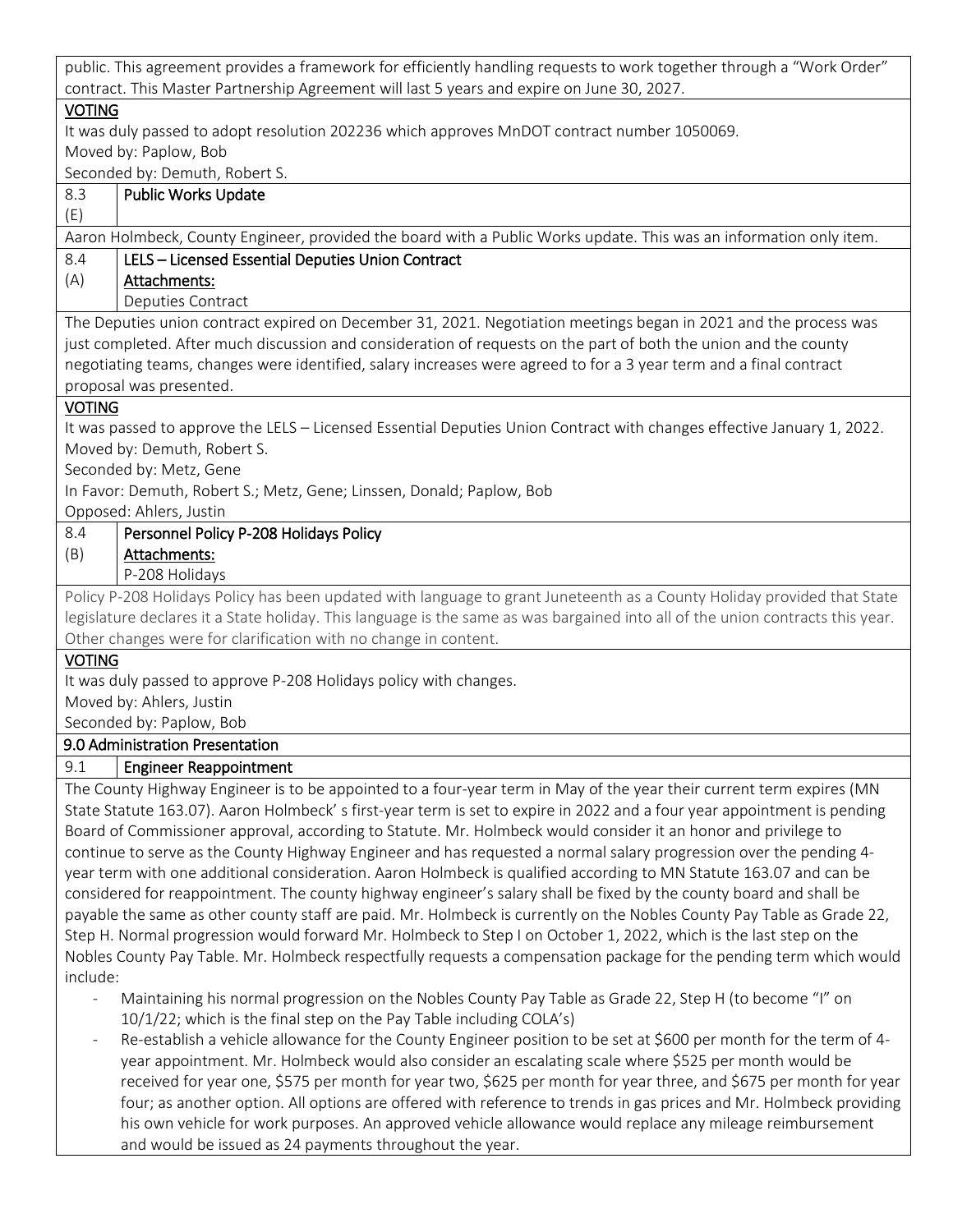| <b>VOTING</b>                                                                                                          |                                                                                                                                                                                                                                      |  |
|------------------------------------------------------------------------------------------------------------------------|--------------------------------------------------------------------------------------------------------------------------------------------------------------------------------------------------------------------------------------|--|
| It was duly passed to appoint Aaron Holmbeck to a 4 year term as Nobles County's Highway Engineer. With a pay level of |                                                                                                                                                                                                                                      |  |
| 22 Step I effective October 1, 2022 and a \$300/24 pay period vehicle allowance to be effective 05/24/2022.            |                                                                                                                                                                                                                                      |  |
| Moved by: Ahlers, Justin                                                                                               |                                                                                                                                                                                                                                      |  |
|                                                                                                                        | Seconded by: Paplow, Bob                                                                                                                                                                                                             |  |
| 9.2                                                                                                                    | Workforce Innovation and Opportunity Act (WIOA) Joint Powers Agreement                                                                                                                                                               |  |
|                                                                                                                        | Attachments:                                                                                                                                                                                                                         |  |
|                                                                                                                        | Joint Powers Agreement                                                                                                                                                                                                               |  |
|                                                                                                                        | In order for the local Workforce Service Area to continue to receive Workforce Innovation and Opportunity Act (WIOA)                                                                                                                 |  |
|                                                                                                                        | financial resources to deliver programs designated in the WIOA law (Adult, Dislocated Worker, Youth and universal                                                                                                                    |  |
|                                                                                                                        | services), the 14 counties will need to take action to approve the enclosed Joint Powers Agreement. The Southwest<br>Minnesota Chief Elected Officials Board reviewed and discussed the document at their meeting. WIOA Joint Powers |  |
|                                                                                                                        | Agreement has been in place since the implementation of the Workforce Investment Act. The Southwest Minnesota                                                                                                                        |  |
|                                                                                                                        |                                                                                                                                                                                                                                      |  |
|                                                                                                                        | Private Industry Council has requested the agreement to be in compliance with the requirements of the Workforce<br>Investment Act.                                                                                                   |  |
| <b>VOTING</b>                                                                                                          |                                                                                                                                                                                                                                      |  |
|                                                                                                                        | It was duly passed to approve the Workforce Innovation and Opportunity Act Joint Powers Agreement.                                                                                                                                   |  |
|                                                                                                                        | Moved by: Demuth, Robert S.                                                                                                                                                                                                          |  |
|                                                                                                                        | Seconded by: Paplow, Bob                                                                                                                                                                                                             |  |
| 6.0                                                                                                                    | <b>Public Hearing</b>                                                                                                                                                                                                                |  |
|                                                                                                                        |                                                                                                                                                                                                                                      |  |
|                                                                                                                        | Public Hearing - Proposed Property Tax Abatement Marty and Ginger Lonneman Parcel 21-0628-075                                                                                                                                        |  |
|                                                                                                                        | A. Open Hearing (Action)                                                                                                                                                                                                             |  |
|                                                                                                                        | B. Proposed Abatement - Discussion                                                                                                                                                                                                   |  |
|                                                                                                                        | C. Public Comment                                                                                                                                                                                                                    |  |
| 6.1                                                                                                                    | D. Close Hearing (Action)                                                                                                                                                                                                            |  |
|                                                                                                                        | E. Decisions                                                                                                                                                                                                                         |  |
|                                                                                                                        | 1. Marty and Ginger Lonneman Parcel 21-0628-075 – Resolution 202227 (Action)                                                                                                                                                         |  |
|                                                                                                                        | Attachments:                                                                                                                                                                                                                         |  |
|                                                                                                                        | Application information                                                                                                                                                                                                              |  |
|                                                                                                                        | Resolution 202227                                                                                                                                                                                                                    |  |
| <b>VOTING</b>                                                                                                          |                                                                                                                                                                                                                                      |  |
|                                                                                                                        | A. A motion by Justin Ahlers and seconded by Robert S. Demuth, it was duly passed to open the                                                                                                                                        |  |
|                                                                                                                        | Proposed Property Tax Abatement Public Hearing for Marty and Ginger Lonneman Parcel 21-0628-075.                                                                                                                                     |  |
| B. Bruce Heitkamp, Nobles County Administrator, reviewed the Nobles Home Initiative Application.                       |                                                                                                                                                                                                                                      |  |
| C. No Discussion or public comment was received.                                                                       |                                                                                                                                                                                                                                      |  |
| D. On a motion by Gene Metz and seconded by Bob Paplow, it was duly passed to close the Proposed Property Tax          |                                                                                                                                                                                                                                      |  |
|                                                                                                                        | Abatement Public Hearing.                                                                                                                                                                                                            |  |
|                                                                                                                        | E. On a motion by Gene Metz and seconded by Justin Ahlers, it was duly passed to adopt Resolution 202227 approving tax                                                                                                               |  |
|                                                                                                                        | abatement to Marty and Ginger Lonneman Parcel 21-0628-075 pursuant to Minnesota Statute 469.1813                                                                                                                                     |  |
|                                                                                                                        | Public Hearing - Proposed Property Tax Abatement JBS Parcel 31-1557-500                                                                                                                                                              |  |
|                                                                                                                        | A. Open Hearing (Action)                                                                                                                                                                                                             |  |
|                                                                                                                        | B. Proposed Abatement - Discussion                                                                                                                                                                                                   |  |
|                                                                                                                        | C. Public Comment                                                                                                                                                                                                                    |  |
|                                                                                                                        | D. Close Hearing (Action)                                                                                                                                                                                                            |  |
|                                                                                                                        |                                                                                                                                                                                                                                      |  |
| 6.2                                                                                                                    |                                                                                                                                                                                                                                      |  |
|                                                                                                                        | E. Decisions                                                                                                                                                                                                                         |  |
|                                                                                                                        | 1. JBS Parcel 31-1557-500 - Resolution 202228 (Action)                                                                                                                                                                               |  |
|                                                                                                                        | Attachments:                                                                                                                                                                                                                         |  |
|                                                                                                                        | Application information                                                                                                                                                                                                              |  |
| Voting                                                                                                                 | Resolution 202228                                                                                                                                                                                                                    |  |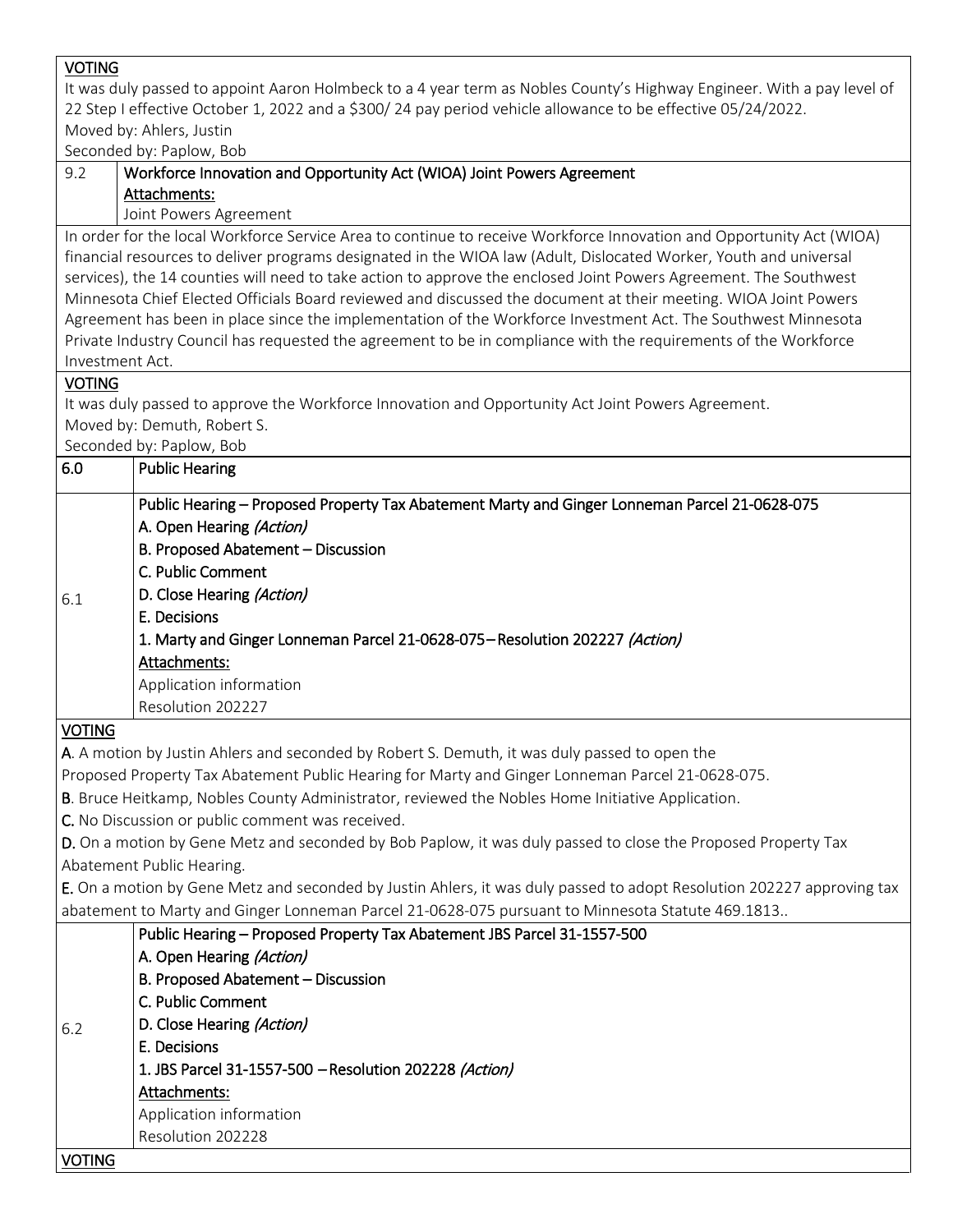|                                                                                                                         | A. A motion by Justin Ahlers and seconded by Bob Paplow, it was duly passed to open the                                 |  |
|-------------------------------------------------------------------------------------------------------------------------|-------------------------------------------------------------------------------------------------------------------------|--|
| Proposed Property Tax Abatement Public Hearing for JBS Parcel 31-1557-500.                                              |                                                                                                                         |  |
| B. Bruce Heitkamp, Nobles County Administrator, reviewed the Nobles Home Initiative Application.                        |                                                                                                                         |  |
|                                                                                                                         | C. No Discussion or public comment was received.                                                                        |  |
|                                                                                                                         | D. On a motion by Robert S. Demuth and seconded by Justin Ahlers, it was duly passed to close the Proposed Property Tax |  |
|                                                                                                                         | Abatement Public Hearing.                                                                                               |  |
|                                                                                                                         | E. On a motion by Justin Ahlers and seconded by Robert S. Demuth, it was duly passed to adopt Resolution 202228         |  |
|                                                                                                                         | approving tax abatement to JBS Parcel 31-1557-500 pursuant to Minnesota Statute 469.1813                                |  |
|                                                                                                                         | Public Hearing - Proposed Property Tax Abatement JBS Parcel 31-1557-505                                                 |  |
|                                                                                                                         | A. Open Hearing (Action)                                                                                                |  |
|                                                                                                                         | B. Proposed Abatement - Discussion                                                                                      |  |
|                                                                                                                         | C. Public Comment                                                                                                       |  |
| 6.3                                                                                                                     | D. Close Hearing (Action)                                                                                               |  |
|                                                                                                                         | E. Decisions                                                                                                            |  |
|                                                                                                                         | 1. JBS Parcel 31-1557-505-Resolution 202229 (Action)                                                                    |  |
|                                                                                                                         | Attachments:                                                                                                            |  |
|                                                                                                                         | Application information                                                                                                 |  |
|                                                                                                                         | Resolution 202229                                                                                                       |  |
| <b>VOTING</b>                                                                                                           |                                                                                                                         |  |
|                                                                                                                         | A. A motion by Justin Ahlers and seconded by Bob Paplow, it was duly passed to open the                                 |  |
|                                                                                                                         | Proposed Property Tax Abatement Public Hearing for JBS Parcel 31-1557-505.                                              |  |
|                                                                                                                         | B. Bruce Heitkamp, Nobles County Administrator, reviewed the Nobles Home Initiative Application.                        |  |
|                                                                                                                         | C. No Discussion or public comment was received.                                                                        |  |
|                                                                                                                         | D. On a motion by Robert S. Demuth and seconded by Bob Paplow, it was duly passed to close the Proposed Property Tax    |  |
|                                                                                                                         | Abatement Public Hearing.                                                                                               |  |
|                                                                                                                         | E. On a motion by Gene Metz and seconded by Robert S. Demuth, it was duly passed to adopt Resolution 202229             |  |
| approving tax abatement to JBS Parcel 31-1557-505 pursuant to Minnesota Statute 469.1813                                |                                                                                                                         |  |
|                                                                                                                         | Public Hearing - Proposed Property Tax Abatement JBS Parcel 31-1557-510                                                 |  |
|                                                                                                                         | A. Open Hearing (Action)                                                                                                |  |
|                                                                                                                         | B. Proposed Abatement - Discussion                                                                                      |  |
|                                                                                                                         | C. Public Comment                                                                                                       |  |
|                                                                                                                         | D. Close Hearing (Action)                                                                                               |  |
| 6.4                                                                                                                     | E. Decisions                                                                                                            |  |
|                                                                                                                         | 1. JBS Parcel 31-1557-510-Resolution 202230 (Action)                                                                    |  |
|                                                                                                                         | Attachments:                                                                                                            |  |
|                                                                                                                         | Application information                                                                                                 |  |
|                                                                                                                         | Resolution 202230                                                                                                       |  |
|                                                                                                                         |                                                                                                                         |  |
| <b>VOTING</b><br>A. A motion by Justin Ahlers and seconded by Gene Metz, it was duly passed to open the                 |                                                                                                                         |  |
|                                                                                                                         |                                                                                                                         |  |
| Proposed Property Tax Abatement Public Hearing for JBS Parcel 31-1557-510.                                              |                                                                                                                         |  |
| B. Bruce Heitkamp, Nobles County Administrator, reviewed the Nobles Home Initiative Application.                        |                                                                                                                         |  |
| C. No Discussion or public comment was received.                                                                        |                                                                                                                         |  |
| D. On a motion by Justin Ahlers and seconded by Robert S. Demuth, it was duly passed to close the Proposed Property Tax |                                                                                                                         |  |
| Abatement Public Hearing.                                                                                               |                                                                                                                         |  |
| E. On a motion by Justin Ahlers and seconded by Bob Paplow, it was duly passed to adopt Resolution 202230 approving tax |                                                                                                                         |  |
| abatement to JBS Parcel 31-1557-510 pursuant to Minnesota Statute 469.1813                                              |                                                                                                                         |  |
| 6.5                                                                                                                     | Public Hearing - Proposed Property Tax Abatement JBS Parcel 31-1557-515                                                 |  |
|                                                                                                                         | A. Open Hearing (Action)                                                                                                |  |

B. Proposed Abatement – Discussion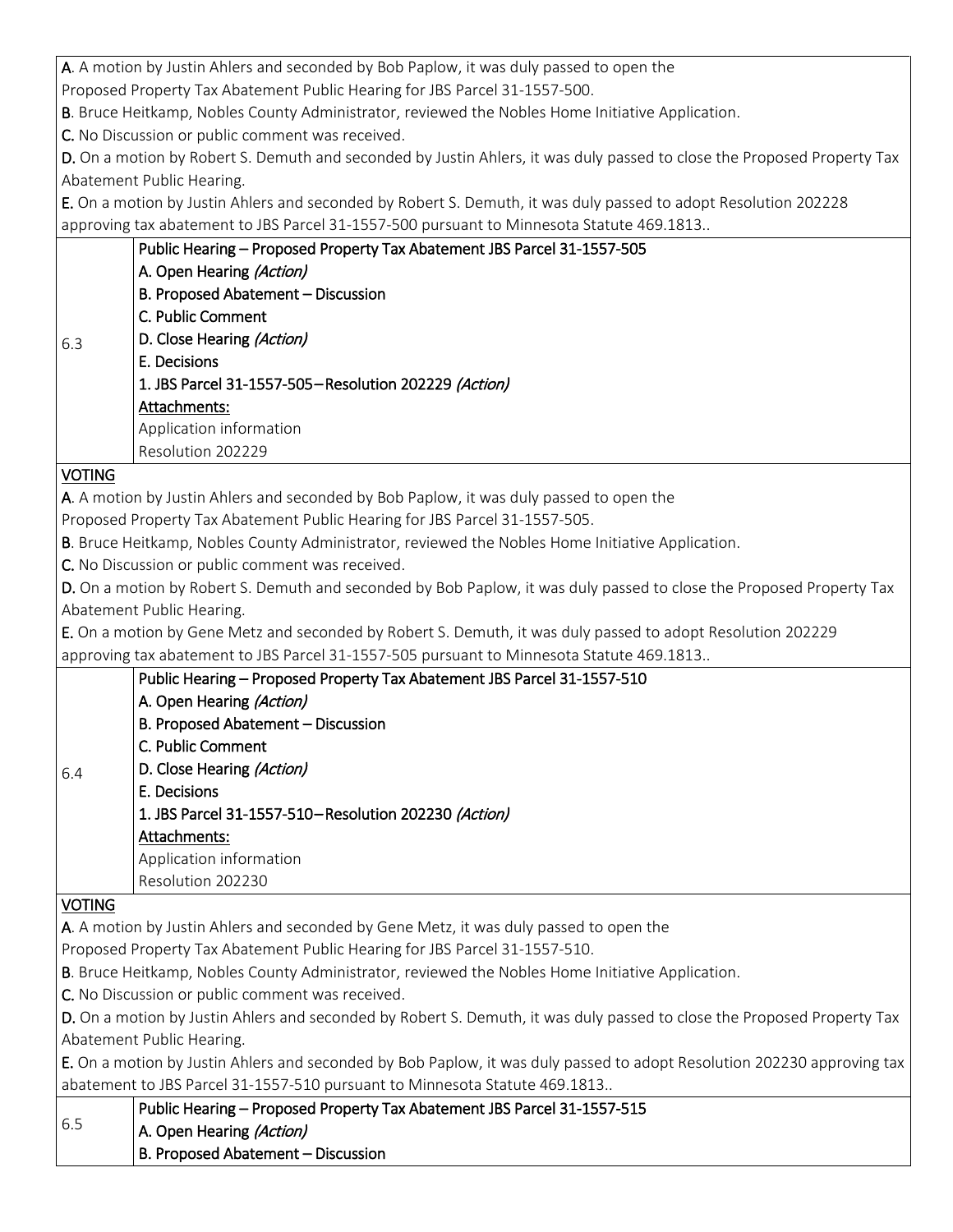|               | C. Public Comment                                                                                                       |
|---------------|-------------------------------------------------------------------------------------------------------------------------|
|               | D. Close Hearing (Action)                                                                                               |
|               | E. Decisions                                                                                                            |
|               | 1. JBS Parcel 31-1557-515-Resolution 202231 (Action)                                                                    |
|               | Attachments:                                                                                                            |
|               | Application information                                                                                                 |
|               | Resolution 202231                                                                                                       |
| <b>VOTING</b> |                                                                                                                         |
|               | A. A motion by Gene Metz and seconded by Justin Ahlers, it was duly passed to open the                                  |
|               | Proposed Property Tax Abatement Public Hearing for JBS Parcel 31-1557-515.                                              |
|               | B. Bruce Heitkamp, Nobles County Administrator, reviewed the Nobles Home Initiative Application.                        |
|               | C. No Discussion or public comment was received.                                                                        |
|               | D. On a motion by Justin Ahlers and seconded by Robert S. Demuth, it was duly passed to close the Proposed Property Tax |
|               | Abatement Public Hearing.                                                                                               |
|               | E. On a motion by Robert S. Demuth and seconded by Gene Metz, it was duly passed to adopt Resolution 202231             |
|               | approving tax abatement to JBS Parcel 31-1557-515 pursuant to Minnesota Statute 469.1813                                |
|               | Public Hearing - Proposed Property Tax Abatement JBS Parcel 31-1557-520                                                 |
|               | A. Open Hearing (Action)                                                                                                |
|               | B. Proposed Abatement - Discussion                                                                                      |
|               | C. Public Comment                                                                                                       |
|               | D. Close Hearing (Action)                                                                                               |
| 6.6           | E. Decisions                                                                                                            |
|               | 1. JBS Parcel 31-1557-520-Resolution 202232 (Action)                                                                    |
|               | Attachments:                                                                                                            |
|               | Application information                                                                                                 |
|               |                                                                                                                         |
|               |                                                                                                                         |
|               | Resolution 202232                                                                                                       |
| <b>VOTING</b> |                                                                                                                         |
|               | A. A motion by Justin Ahlers and seconded by Gene Metz, it was duly passed to open the                                  |
|               | Proposed Property Tax Abatement Public Hearing for JBS Parcel 31-1557-520.                                              |
|               | B. Bruce Heitkamp, Nobles County Administrator, reviewed the Nobles Home Initiative Application.                        |
|               | C. No Discussion or public comment was received.                                                                        |
|               | D. On a motion by Robert S. Demuth and seconded by Bob Paplow, it was duly passed to close the Proposed Property Tax    |
|               | Abatement Public Hearing.                                                                                               |
|               | E. On a motion by Justin Ahlers and seconded by Bob Paplow, it was duly passed to adopt Resolution 202232 approving tax |
|               | abatement to JBS Parcel 31-1557-520 pursuant to Minnesota Statute 469.1813                                              |
|               | Public Hearing - Proposed Property Tax Abatement JBS Parcel 31-1557-525                                                 |
|               | A. Open Hearing (Action)                                                                                                |
|               | B. Proposed Abatement - Discussion                                                                                      |
|               | C. Public Comment                                                                                                       |
| 6.7           | D. Close Hearing (Action)                                                                                               |
|               | E. Decisions                                                                                                            |
|               | 1. JBS Parcel 31-1557-525-Resolution 202233 (Action)                                                                    |
|               | Attachments:                                                                                                            |
|               | Application information                                                                                                 |
|               | Resolution 202233                                                                                                       |
| <b>VOTING</b> |                                                                                                                         |
|               | A. A motion by Gene Metz and seconded by Robert S. Demuth, it was duly passed to open the                               |
|               | Proposed Property Tax Abatement Public Hearing for JBS Parcel 31-1557-525.                                              |

B. Bruce Heitkamp, Nobles County Administrator, reviewed the Nobles Home Initiative Application.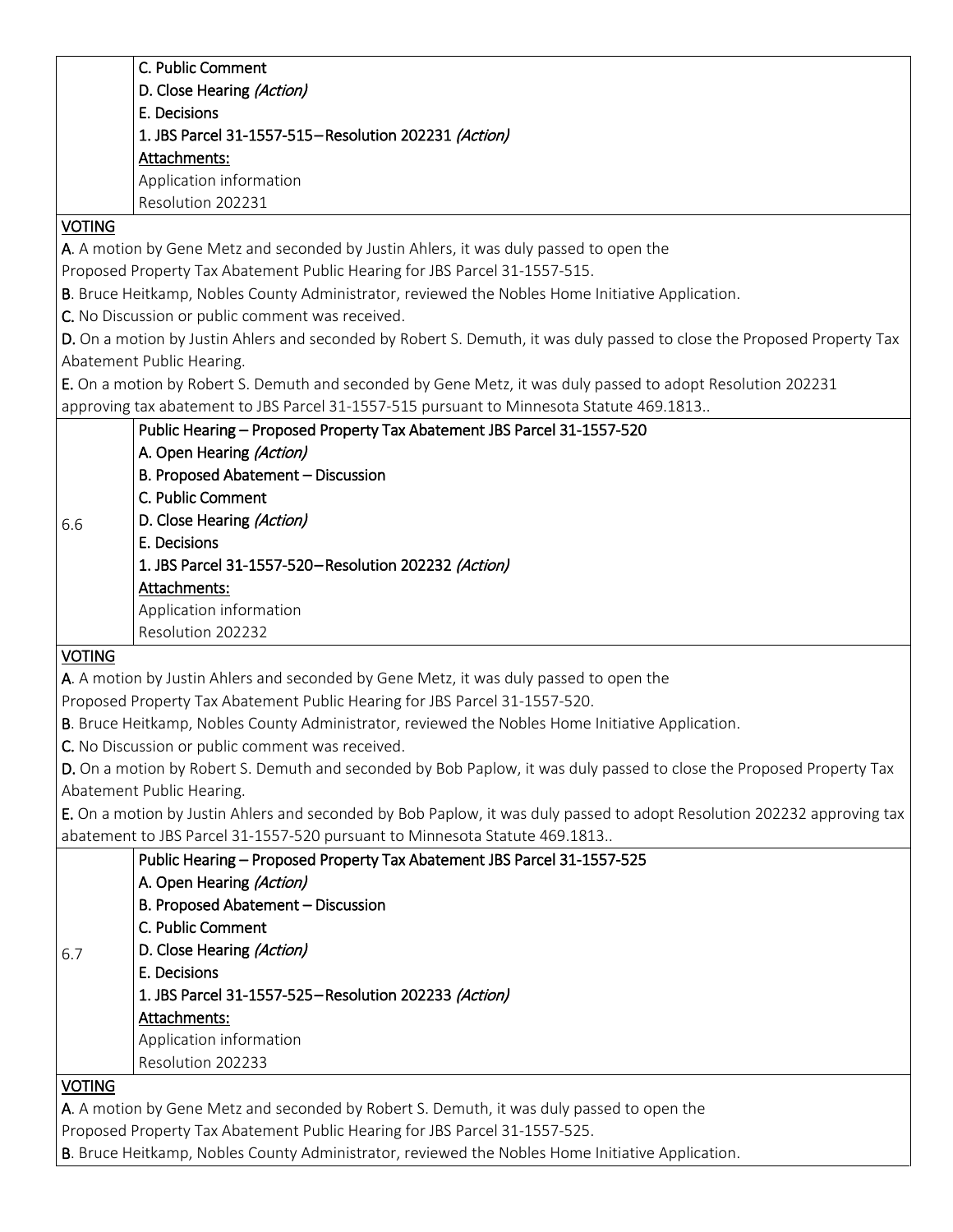C. No Discussion or public comment was received.

D. On a motion by Robert S. Demuth and seconded by Gene Metz, it was duly passed to close the Proposed Property Tax Abatement Public Hearing.

E. On a motion by Justin Ahlers and seconded by Gene Metz, it was duly passed to adopt Resolution 202233 approving tax abatement to JBS Parcel 31-1557-525 pursuant to Minnesota Statute 469.1813..

### 10.0 Special Presentation

### 10.1 | A.C.E. of SW MN Annual Report

Michelle Baumhoefner, A.C.E. Executive Director and Joanne Bartosh, Nobles County Aging & Volunteer Services Coordinator presented the board with the A.C.E. of SW Minnesota Annual Report. This item was an information only item.

### 11.0 Inter-Agency Reports / Announcements

11.1 | Committee and Board Reports

Attorney – Joe Sanow – Absent

District I – Commissioner Ahlers – HLWD is reporting contractor issues related to ditch improvements.

District III – Commissioner Paplow – Reported that Creative Healing started at the Library.

District II – Commissioner Metz – Reported on the Repower project and SMOC turnover.

District V – Commissioner Linssen – Attended the Solid Waste committee where discussion was had on recycled materials. Also discussed was demolition landfills.

District IV – Commissioner Demuth – Nobles County Soils and Water has hired a new director. Okabena-Ocheda Watershed is going to try carp netting.

Administration – Attending area City Council meetings with Commissioners and Tawn Hall. ARPA funding letters have been sent to local townships / cities with funding requests asked to be returned to the County by the end of June.

| 11.2 | Correspondence                                        |
|------|-------------------------------------------------------|
|      | Attachments:                                          |
|      | Recruitment Update                                    |
|      | Mk5K Flier                                            |
|      | Nobles County Art Board Center Meeting Minutes 5/3/22 |
|      | City, County, College, School Meeting Agenda 5/20/22  |
|      | HLWD Meeting Agenda 5/18/22                           |
|      | HLWD Meeting Minutes 4/20/22                          |
|      | HLWD Meeting Minutes 5/3/22                           |
|      | Nobles SWCD Meeting Minutes 4/20/22                   |
|      | Nobles SWCD Meeting Agenda 5/18/22                    |
| 11.3 | Calendar                                              |
|      | Attachments:                                          |
|      | May 2022                                              |
|      | June 2022                                             |
|      | 12.0 Other / Future Business                          |
|      | Work Session - Tuesday May 31, 2022                   |
|      | 8:30 a.m. Nobles County Board Room                    |
|      | Board Meeting - Tuesday June 07, 2022                 |
|      | 9:00 a.m. Nobles County Board Room                    |
|      | AMC Spring District Meeting - Thursday June 9, 2022   |
|      | 8:00 a.m. - 1:00 p.m. Pipestone Country Club          |
|      | Coffee with Commissioners - June 14, 2022             |
|      | 9:00 a.m. Ecumen Meadows, Worthington, MN             |